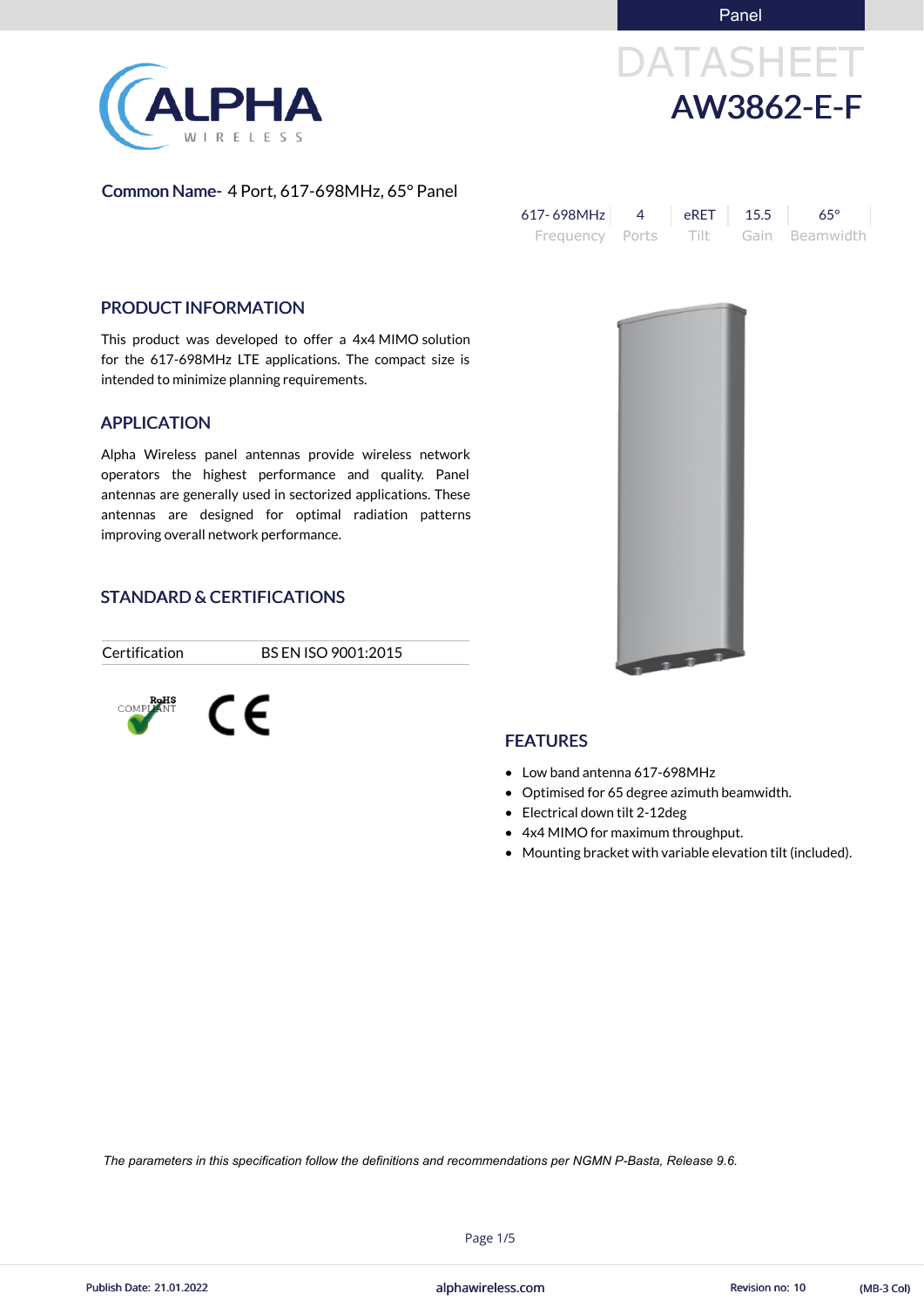

## AW3862-E-F

#### TECHNICAL SPECIFICATION

| <b>Electrical Specifications</b>        |              |            |                            |                            |                            |
|-----------------------------------------|--------------|------------|----------------------------|----------------------------|----------------------------|
| <b>Frequency Range</b>                  |              | <b>MHz</b> | $617 - 644$                | $644 - 671$                | $671 - 698$                |
| Polarisation                            |              | Degree     | $+/-45^{\circ}$            |                            |                            |
| Gain                                    | <b>Basta</b> | dBi        | $14.7 \pm 0.5$             | $15.0 \pm 0.5$             | $15.2 \pm 0.5$             |
|                                         | Max          | dBi        | 15.2                       | 15.5                       | 15.7                       |
| Azimuth Beamwidth                       |              | Degree     | $65^\circ \pm 3$           | $65^\circ \pm 3$           | $65^\circ \pm 3$           |
| Azimuth Beam Squint                     |              | Degree<    | $3^\circ$                  | $3^{\circ}$                | $3^{\circ}$                |
| Elevation Beamwidth                     |              | Degree     | $13.5^{\circ}$ ±0.5        | $13.0^{\circ}$ ±0.5        | $12.5^{\circ}$ ±0.5        |
| <b>Electrical Downtilt</b>              |              | Degree     | $T2^{\circ} - T12^{\circ}$ | $T2^{\circ} - T12^{\circ}$ | $T2^{\circ} - T12^{\circ}$ |
| <b>Electrical Downtilt Deviation</b>    |              | Degree<    | $1^{\circ}$                | $1^{\circ}$                | $1^\circ$                  |
| Impedance                               |              | Ohms       | 50                         | 50                         | 50                         |
| <b>VSWR</b>                             |              | $\prec$    | 1.5                        | 1.5                        | 1.5                        |
| <b>Return Loss</b>                      |              | dB         | 14                         | 14                         | 14                         |
| <b>Isolation</b>                        |              | dB         | 25                         | 25                         | 25                         |
| Front to Back Ratio: Total Power +/-30° |              | dB         | 25                         | 25                         | 25                         |
| Passive Intermodulation                 |              | dBc<       | $-150$                     | $-150$                     | $-150$                     |
| Upper Sidelobe Suppression, Peak to 20° |              | dB         | 17                         | 17                         | 17                         |
| <b>Cross-Polar Discrimination</b>       |              | dB         | 15                         | 15                         | 15                         |
| Maximum Effective Power Per Port        |              | W          | 300                        | 300                        | 300                        |

### Representative Pattern Files





For radiation pattern files, please login at www.alphawireless.com

Page 2/5

alphawireless.com Publish Date: 21.01.2022 Revision no: 10 (MB-3 Col)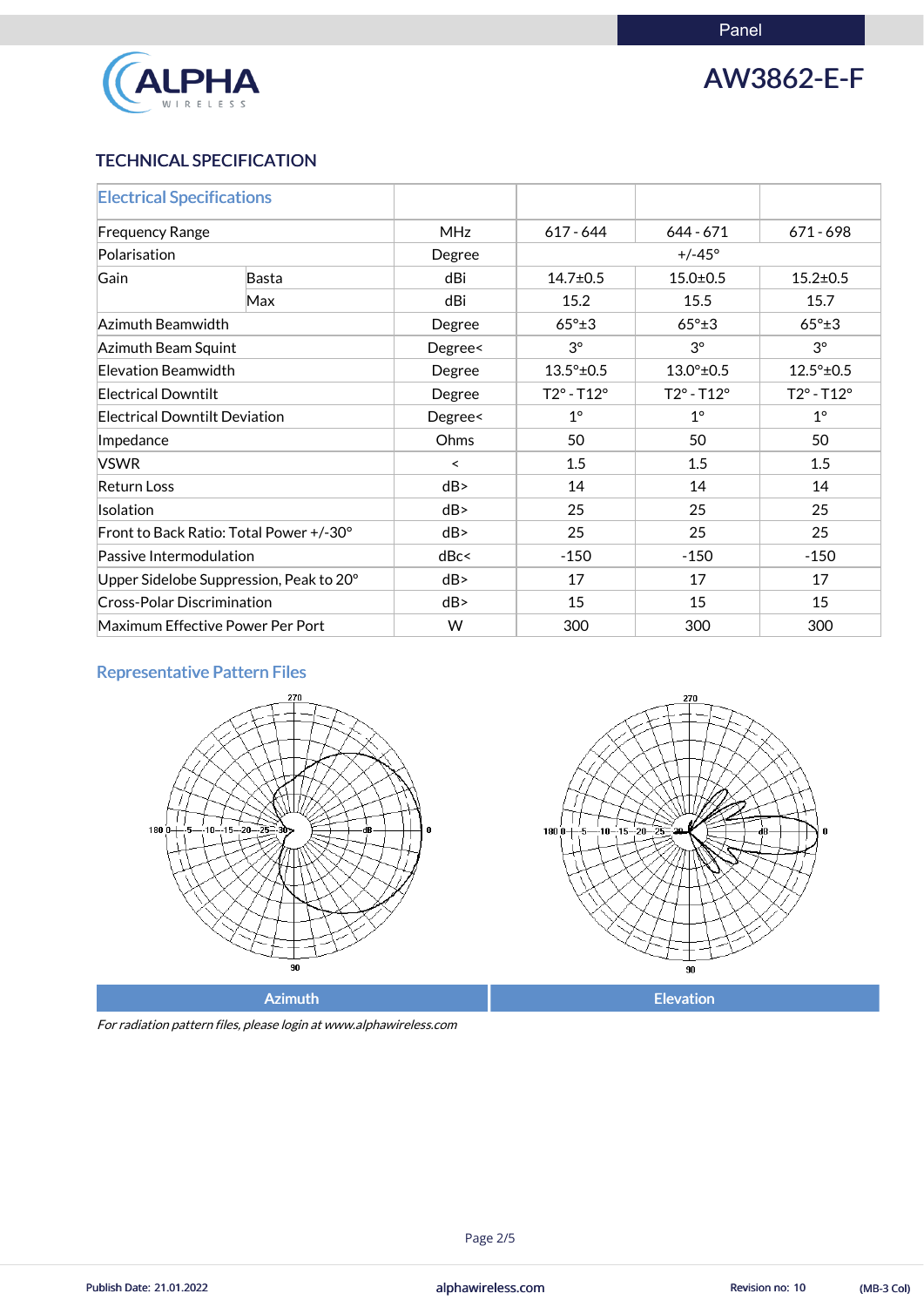

## AW3862-E-F

### TECHNICAL SPECIFICATION

| <b>Mechanical Specifications</b>                |                              |                                                |
|-------------------------------------------------|------------------------------|------------------------------------------------|
| <b>Dimensions</b>                               | mm(in)                       | 1980 (78.0) x 565 (22.2) x 145 (5.7) - (LxWxD) |
| Packing Size (LxWxD)                            | $mm$ (in)                    | 2205 (86.8) x 620 (24.4) x 250 (9.8) - (LxWxD) |
| Net Weight (antenna)                            | kg (lb)                      | 20.5(45.2)                                     |
| Net Weight (mount)                              | kg (lb)                      | 5.2(11.5)                                      |
| <b>Shipping Weight</b>                          | kg(lb)                       | 28.8 (63.5)                                    |
| Connector Type (Female)                         |                              | $4.3 - 10$                                     |
| Connector Quantity                              |                              | 4                                              |
| <b>Connector Position</b>                       |                              | <b>Bottom</b>                                  |
| Windload Frontal (at Rated Wind Speed: 150km/h) | $N$ (lbf)                    | 1195 (268)                                     |
| Windload Lateral (at Rated Wind Speed: 150km/h) | $N$ (lbf)                    | 307(69)                                        |
| <b>Survival Wind Speed</b>                      | $km/h$ (mph)                 | 200(125)                                       |
| Radome Material                                 |                              | <b>Fiberglass</b>                              |
| Radome Colour                                   | <b>RAL</b>                   | Grey                                           |
| <b>Product Compliance Environmental</b>         |                              | <b>RoHS</b>                                    |
| <b>Lightning Protection</b>                     |                              | <b>DC Grounded</b>                             |
| Cold Temperature Survival                       | $^{\circ}$ C ( $^{\circ}$ F) | $-40(-40)$                                     |
| Hot Temperature Survival                        | $^{\circ}$ C ( $^{\circ}$ F) | 70 (158)                                       |

### Array Layout and RET Information

Note: Coloured box sizes do not represent antenna sizes.

Ports

 $1 - 2$ 

 $3 - 4$ 

**RET ID** 

 $\mathbf{1}$ 

 $\mathbf{1}$ 

| $\overline{R1}$ | R2 |  |
|-----------------|----|--|
|                 |    |  |

Array

R<sub>1</sub>

 $R<sub>2</sub>$ 

Frequency<br>MHz

 $617 - 698$ 

 $617 - 698$ 

| Configuration                  |                                                         |
|--------------------------------|---------------------------------------------------------|
| 617-698 MHz                    | One RET for both arrays: R1, R2                         |
| <b>Total Quantity</b>          | One RET Motor Controller                                |
| <b>Location and Interface</b>  |                                                         |
| <b>RET Controller Location</b> | Inside antenna radome housing                           |
| <b>RFT</b> Interface           | Pair of AISG 8 Pin DIN connectors, one male, one female |
| <b>RET Interface Quantity</b>  | One pair of AISG 8 Pin DIN connectors                   |
| <b>RET Interface Location</b>  | On connector plate located at bottom of antenna         |
| <b>Electrical</b>              |                                                         |
| Input Voltage                  | $10 - 30V$                                              |
| Power Idle Mode                | $\leq 1W$                                               |
| <b>Power Active Mode</b>       | ~< 10W                                                  |
| Protocol                       | 3GPP / AISG 2.0                                         |

#### Page 3/5

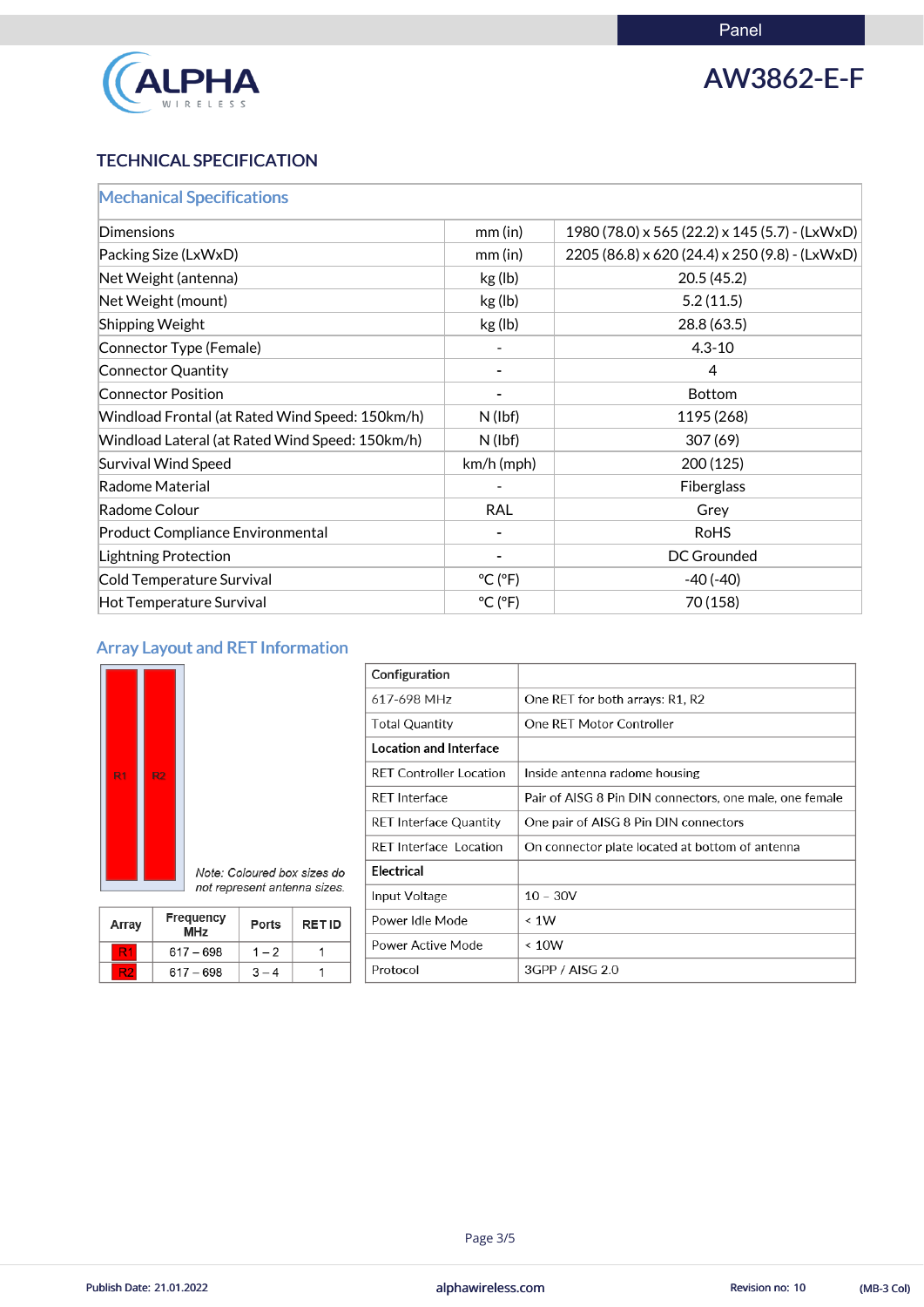Panel



AW3862-E-F

### Mechanical Illustration

All measurements are in mm (in)





#### Page 4/5